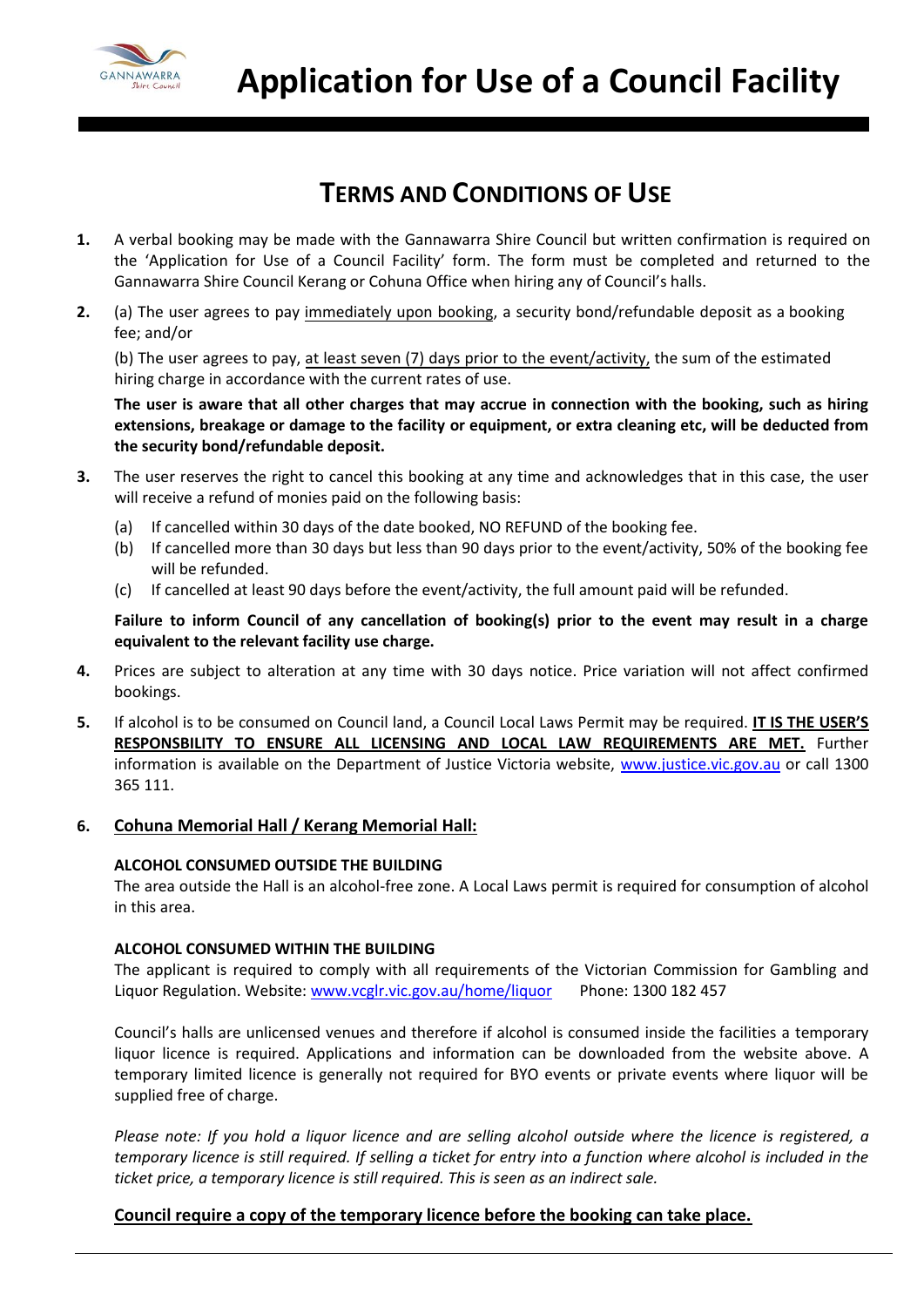

- **7.** The user agrees that any damage sustained to the facility and/or equipment, or removal of equipment, during the use of the facility will result in:
	- a) loss of Security Bond/Refundable Deposit (to the value of the loss)
	- b) appropriate charges to the user.
- **8. Security Bond/Refundable Deposit – Alcohol \$560.**
- **9.** Where a bond is payable, a reasonable allowance for cleaning is included. In the event that the facility is not left in good order and condition, part or the entire bond will be forfeited.
- **10.** For the duration of the hire period the facility will be under the physical and legal control of the user. It is the responsibility of the user to inspect and approve the hired facility as being safe to use for the intended event/activity. If considered unsafe, the facility will not be used and Council will be notified of the problem. If the facility is used, it will be deemed to be an acknowledgement that the facility is fit and proper for the intended use and accepted that all liability associated with the use of the facility shall rest with the user.
- **11.** The user is responsible for providing adequate crowd control for the event.
- **12. The user is responsible for complying with all COVID-19 restrictions and directions. Refer to [www.coronavirus.vic.gov.au](http://www.coronavirus.vic.gov.au/) for further details**
- **13.** The user agrees to determine the requirement for an Occupancy Permit for a Place of Public Entertainment, and if required, agrees to obtain an Occupancy Permit prior to conducting the event. Further information and application forms are available from the Council website.
- **14.** All persons attending the event/activity are to vacate the facility within 30 minutes of the agreed vacating time. A nominated person is to be the last person to leave the facility to ensure this requirement is met. If the facility is not vacated within this time, an additional charge may be levied.
- **15.** The user is responsible for leaving the facility in a clean and tidy condition as found and all fixtures in good order and condition. Rubbish must be removed from the facility immediately after the event/activity has concluded. **The user is responsible for removing and disposing of all rubbish. General waste and recycle bins can be supplied upon request for the Kerang Memorial Hall, however in the event that the inside bins are filled to capacity, the user is responsible for removing and disposing of the excess waste.**
- **16.** All bins Waste and Recycle are to be removed from inside of the hall and placed at positions listed below:
	- a) Kerang Memorial Hall Wellington Street Entrance**.**
	- b) Cohuna Memorial Hall Service road rear of hall.

#### **17. For use of Council buildings only:**

- a) The law prohibits smoking inside any Council building. It is the responsibility of the user to ensure that this condition is strictly adhered to. **In the event that smoking does occur in a Council building, the security bond may be forfeited.**
- b) The user is responsible for the setting up of tables, chairs etc prior to the event. If required GSC can provide a service to set up, as per request and templates/detailed diagram. (Fee for set up is \$60.00 per hour).
- c) Tables and chairs MUST be wiped down and stacked after the event and returned to the storage facility provided outside the hall (Colour bond shed for Kerang, Wellington Street Entrance and for Cohuna: internal storage room, supper Room).
- d) The user shall ensure no new fixtures are put in place in any Council building without written consent from Council.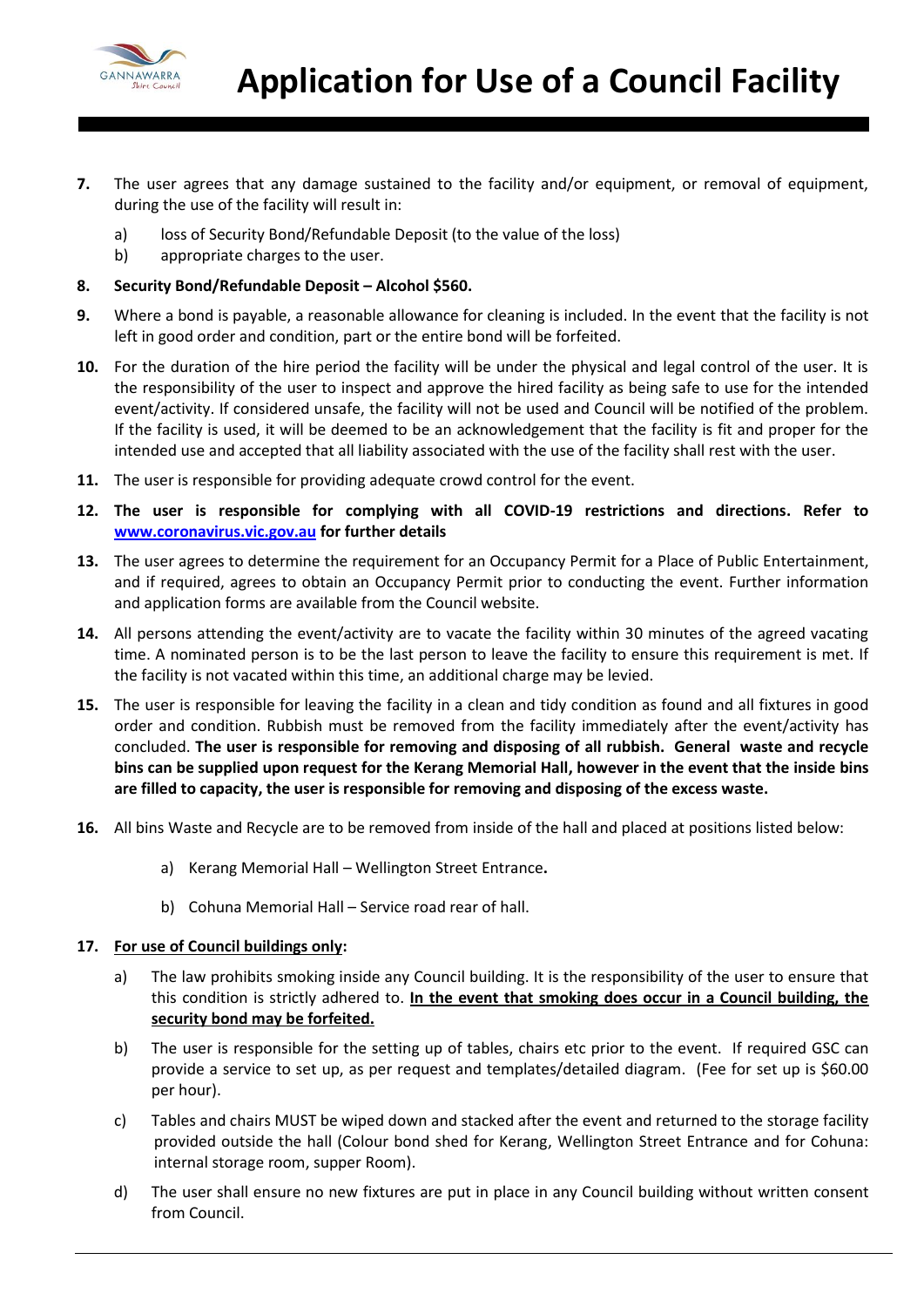

- **18.** Incorporated bodies and commercial businesses must provide a Certificate of Currency confirming that they have a currently maintained public liability insurance policy for the duration of the facility use.
- **19.** For multiple hire dates, and where the current insurance policy will expire during the hire period, hirers must provide Council with a new Certificate of Currency as evidence of currently maintained public liability insurance cover for the new insurance period.
- **20.** The user will insure its sets, costumes, properties and equipment and all goods and materials of any kind brought into the facility in connection with the event/activity. The user will provide Council with proof of such insurance upon request.
- **21.** All users have a Duty of Care towards any person attending the event/activity to ensure that the event is run in an orderly manner and not place any person or property at risk to injury or damage.
- **22.** The user of **any Council facility** is TOTALLY responsible for:
	- a) The conduct of patrons at the event/activity, including patrons in unauthorised areas; broken glass; and/or undue debris or foodstuffs within the facility.
	- b) Reporting any incident that may lead to some action being brought against them or Council, in the course of the use of the facility.
	- c) Any excess litter or mess will result in a deduction from the security bond/refundable deposit.
	- d) Any damage to the facility, including damage caused by patrons.
	- e) Reimbursement for any damages to, or cost of replacing missing property, will be deducted from the security bond/refundable deposit.
- **23.** The user of a Council **building facility** is TOTALLY responsible for:
	- a) damage to stage/floor surfaces caused by a band or decorations placed on it, and any major scratches to the surface of the stage/floor.
	- b) ensuring any tape used by a band for taping down cords to the stage/floor is a tape that will not leave any sticky residue and is totally removed after the event.
	- c) ensuring that any containers with ice are able to retain the contents and that no ice or water is allowed to leak on to the floor.
	- d) Ensuring that if the PA system is used in either the Kerang or Cohuna Memorial Hall, that the user has read and understood the Handbook and is fully responsible for the care of the PA system. Any cost for damages, or to replace missing items, will be deducted from the bond.
	- e) Leaving the facility in a clean and tidy condition, ensuring it is left the way it was found. This includes securing the facility by locking all external doors and ensuring that all electrical appliances, air conditioner (if applicable) and lights are switched off.

#### **24. SPECIAL CONDITIONS** – EXIT DOORS

On commencing the use of any hall/building you are required to release the slide bolts on the exit doors while the hall/building is in use. The bolts must then be properly secured after all patrons have departed.

#### **25. SPECIAL CONDITIONS** – CONFETTI

Confetti is not to be thrown inside any building – should this happen an extra cleaning fee will be charged.

#### **26. COHUNA COMMUNITY MEETING ROOM**

- a) The meeting room, kitchen and toilets must be left in a clean and tidy condition following use.
- b) The EXTERNAL DOORS (including kitchen door) of the building must be CLOSED and LOCKED when all attendees have ARRIVED, and at the conclusion of the meeting.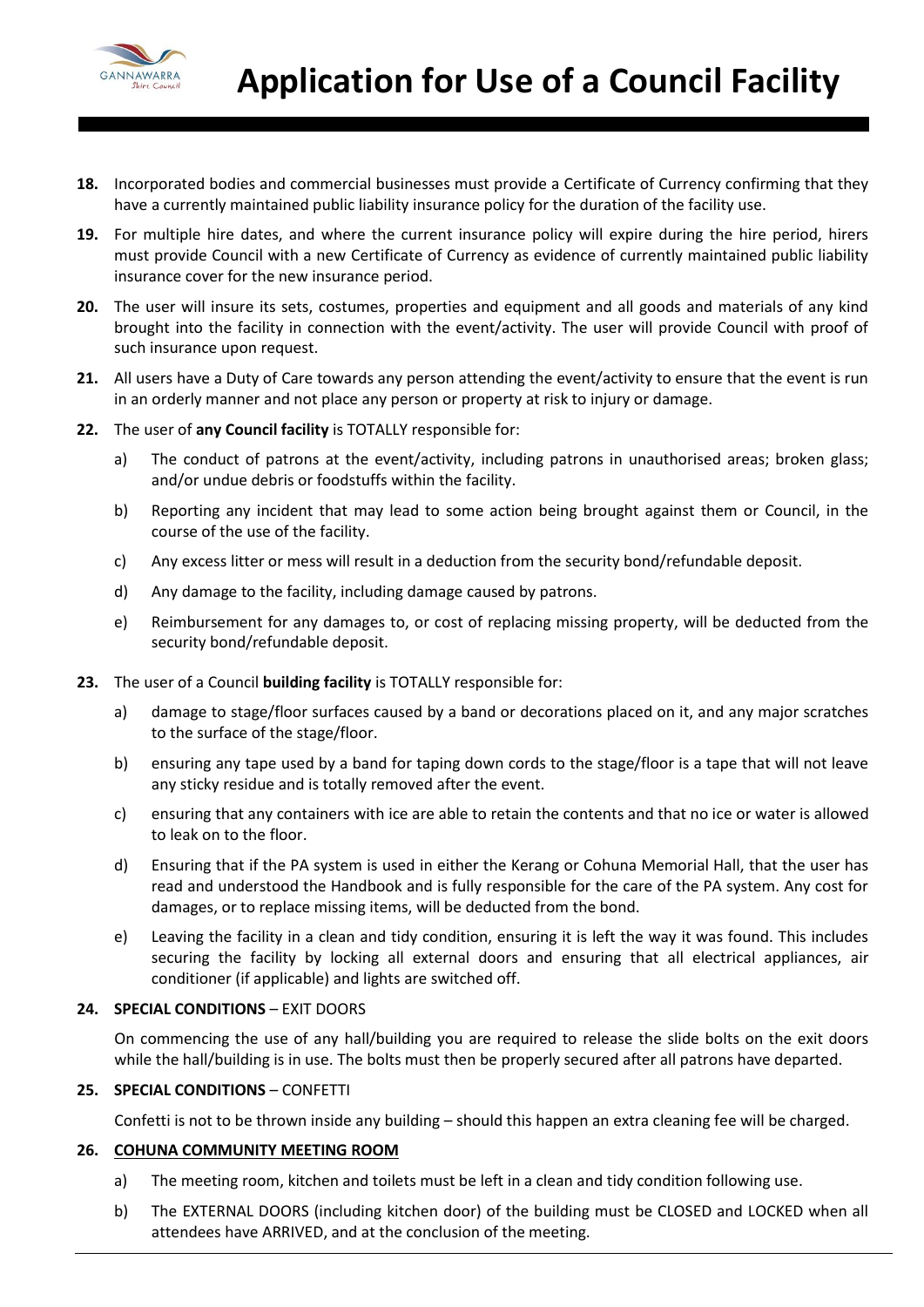

- c) The KITCHEN SUPPLIES (tea, coffee, milk etc) are for Council use only.
- d) NOISE during office hours (8.30 am to 5.00 pm) is to be kept to a minimum.
- e) STAFF ONLY AREAS users are not to enter 'Staff Only' areas. Any enquiries are to be directed to the Customer Service Officer.
- f) Lights and air conditioners/heaters are to be switched off at the conclusion of the meeting/event.

#### **27. SENIOR HALLS**

- a) The Senior rooms, kitchen and toilets must be left in a clean and tidy condition following use.
- b) The EXTERNAL DOORS of the building must be CLOSED and LOCKED when all attendees have left the building.
- c) Lights and air conditioners/heaters are to be switched off at the conclusion of the meeting/event.
- **28.** Please note that a First Aid Kit is not provided at any Council facility user will need to supply when and if required.
- **29.** As an event organiser, you should ensure that the first aid service contracted to the event is licenced. Having a licenced first aid service is important to ensure the provision of quality and safe patient care. All first aid services providing Commercial First Aid in Victoria are required to be licenced under the Non-Emergency Patient Transport and First Aid Services Act 2003 (The Act).

The register of licenced first aid services is available on the Department of Health website <https://www.health.vic.gov.au/patient-care/first-aid-services> in the first instance. A member of the team will check the status of your preferred first aid service provider. If your preferred service is not licenced, they cannot provide first aid services in Victoria.

- **30.** The user shall observe these Terms and Conditions of Use.
- **31.** All bookings for Kerang and Cohuna Memorial Halls including Kerang, Cohuna, Barrook and Quambatook Senior Halls are to be made through Gannawarra Shire Council Customer Service Centre on 03 5450 9333 or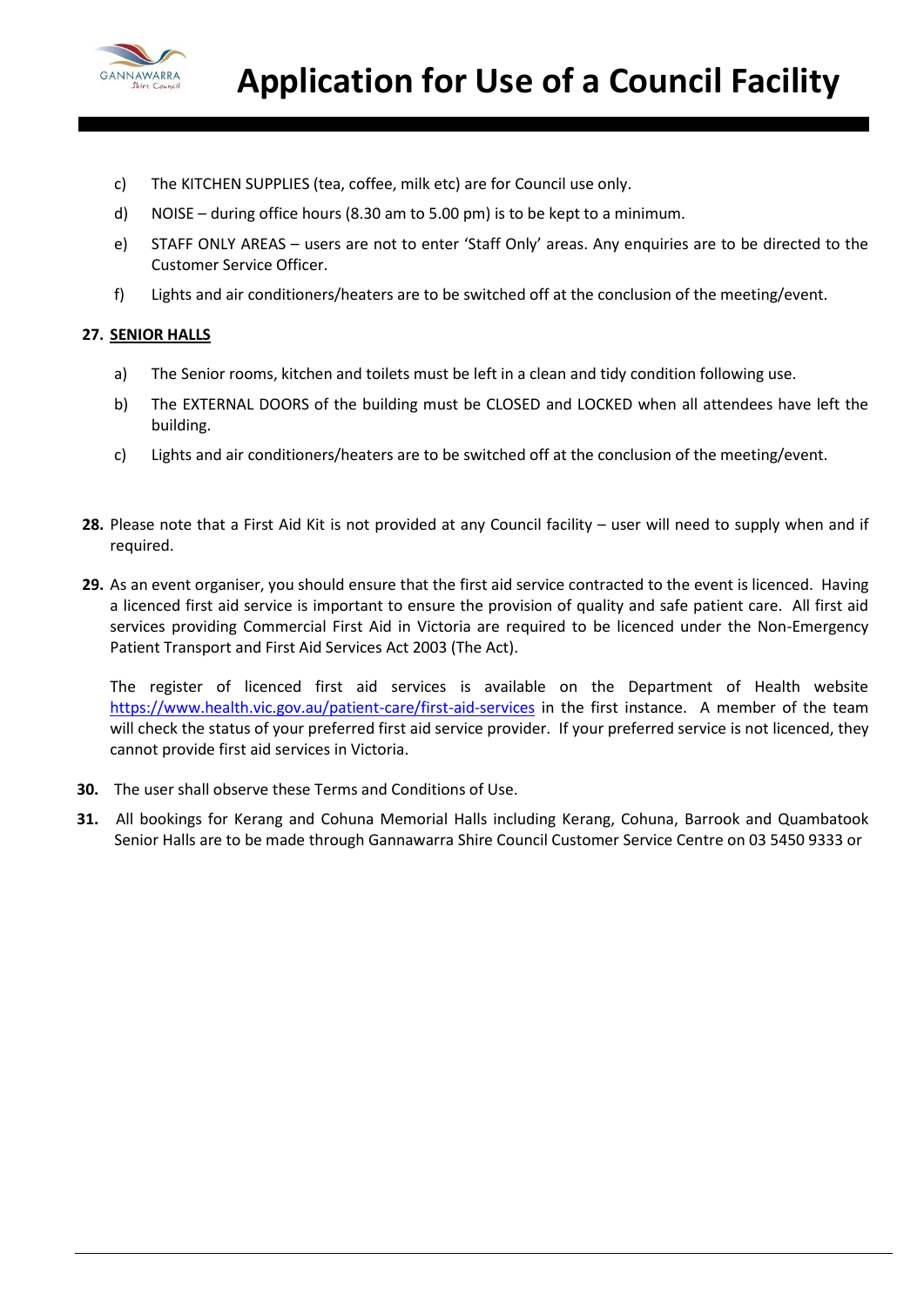

# **VENUES AVAILABLE FOR HIRE**

| <b>KERANG</b>                 |                                                                 |  |
|-------------------------------|-----------------------------------------------------------------|--|
| <b>Memorial Hall</b>          | 4 Nolan Street KERANG                                           |  |
|                               | Main Hall / Kitchen / Supper Room - available for separate hire |  |
| <b>Seniors Citizens</b>       | 169 Boundary Street KERANG                                      |  |
| <b>Atkinson Park</b>          | <b>Wellington Street KERANG</b>                                 |  |
| Reedy Lake                    | Apex Park Road KERANG                                           |  |
| <b>COHUNA</b>                 |                                                                 |  |
| <b>Memorial Hall</b>          | 21 King Edward Street COHUNA                                    |  |
|                               | Main Hall / Kitchen / Supper Room - available for separate hire |  |
| <b>Community Meeting Room</b> | Civic Centre, 23-25 King Edward Street COHUNA                   |  |
| <b>Senior Citizens</b>        | 21 King Edward Street COHUNA - at the side of the hall          |  |
| <b>Recreation Reserve</b>     | Oval 1 / Oval 2 - Island Road COHUNA                            |  |
| Garden Park                   | King George Street COHUNA                                       |  |
| Apex Park                     | <b>Island Road COHUNA</b>                                       |  |
| Donat Park                    | Martin Place COHUNA                                             |  |
| <b>KOONDROOK</b>              |                                                                 |  |
| <b>Apex Park</b>              | Main Street KOONDROOK                                           |  |
| James Park                    | River Parade KOONDROOK                                          |  |
| <b>Senior Citizens</b>        | 2 Station Street KOONDROOK                                      |  |
| <b>LEITCHVILLE</b>            |                                                                 |  |
| <b>Recreation Reserve</b>     | 19 King George Street LEITCHVILLE                               |  |
|                               |                                                                 |  |